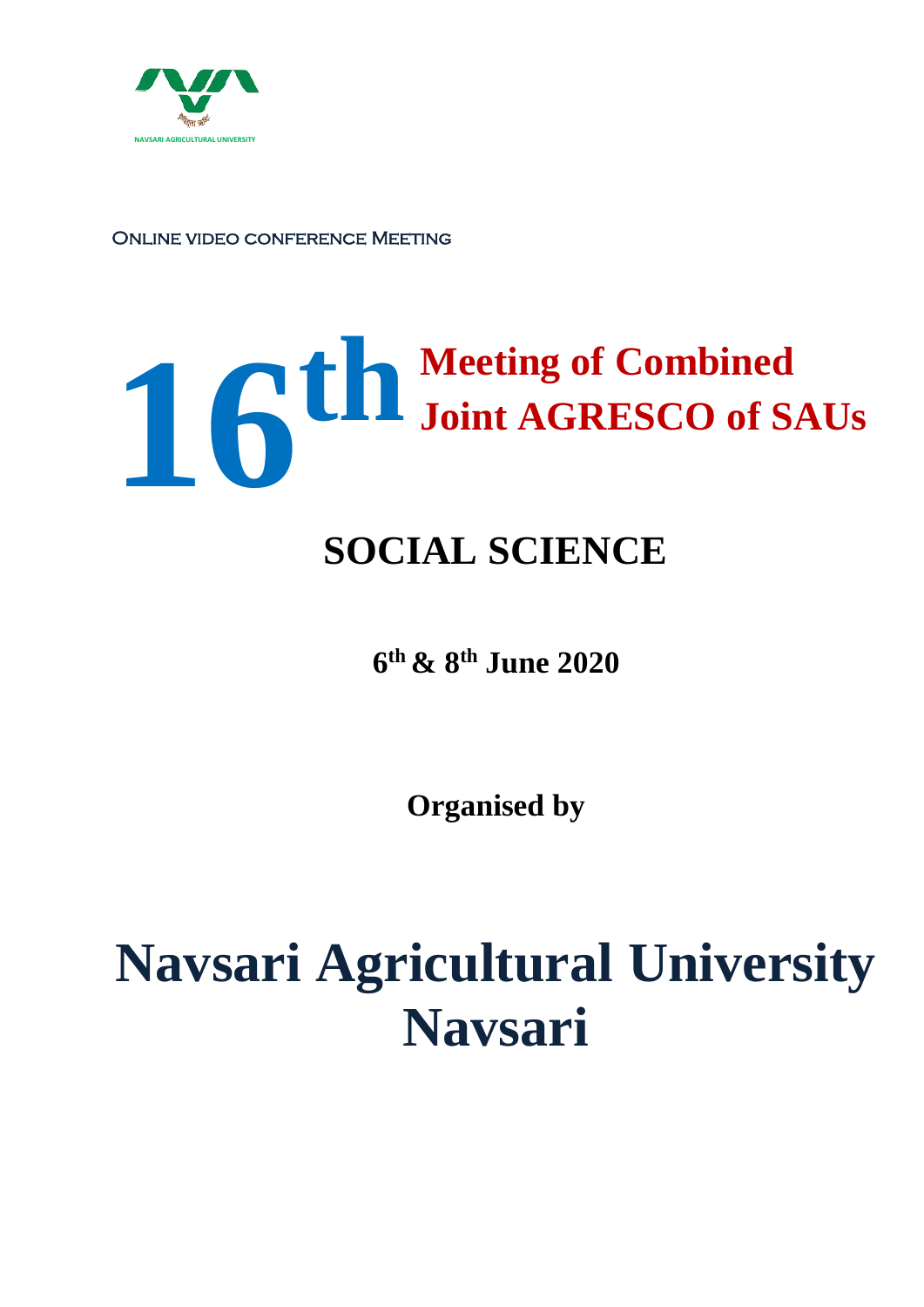#### **16th Combined Joint AGRESCO of SAUs (6 th & 8th June 2020) Date: 06-06-2020 & 08-06-2020** Time: 09.00 am onwards **Venue:** IT cell conference hall, NAU, Navsari **Inauguration: 09.00 to 9.20 hrs Welcome address : Dr. S. R. Chaudhary, Hon. Vice Chancellor, NAU, Navsari Address by Chairman : Dr. Arun A. Patel, DEE, AAU, Anand Technical Session (New Technical Program) : 09.20 to 17.10 hrs Chairman : Dr. Arun A. Patel, DEE, AAU, Anand Co-chairman : Dr. V. T. Patel, DEE, SDAU, Sardarkrushinagar Dr. R. D. Pandya, Prof., NAU, Navsari Rapporteurs : 1) Dr. Narendra Singh, NAU, Navsari 2) Dr. Kalpesh P. Thakar, SDAU, Sardarkrushinagar Sr.No New Technical Programmes NAU Speaker: Dr. Ruchira A. Shukla, Convener, Social Science, NAU, Navsari Date & Time:06-06-2020, 9:20 to 11:50 hrs** 1 Adoption gap in recommended pigeon pea practices in Narmada district 2 Awareness about agricultural hazards among the farmers of south Gujarat 3 A scale construction on perception of crisis and it's management 4 A scale on attitude of employees towards ICTs apparatus for exploring agricultural information 5 Scale to measure knowledge of rural women about the agro-based enterprises 6 Perception of UG students towards educational environment of College of Agriculture, Waghai 7 Perception of students about diploma to degree programme 8 Adoption of recommended sugarcane technologies released for farming community in Surat district  $\overline{Q}$ Adoption of recommended sugarcane technologies released for farming community in Navsari district 10 Adoption of recommended sugarcane technologies released for farming community in Tapi district 11 Adoption of recommended finger millet technologies released for farming community in Dangs district 12 An economic analysis of papaya production in south Gujarat 13 Economic assessment of private horticulture nurseries in Navsari District of Gujarat 14 Growth and instability analysis of area and production in forestry sector of Gujarat 15 Economic analysis of tissue culture banana in Bharuch district of south Gujarat 16 Dynamics of Area, Production, Productivity and Export of Pulses in Gujarat 17 Milk production, Consumption, Disposal Pattern and Constraints Faced by Women Dairy Farmers of South Gujarat **18** Social media awareness and usage behaviour among farmers for agricultural marketing of south

Gujarat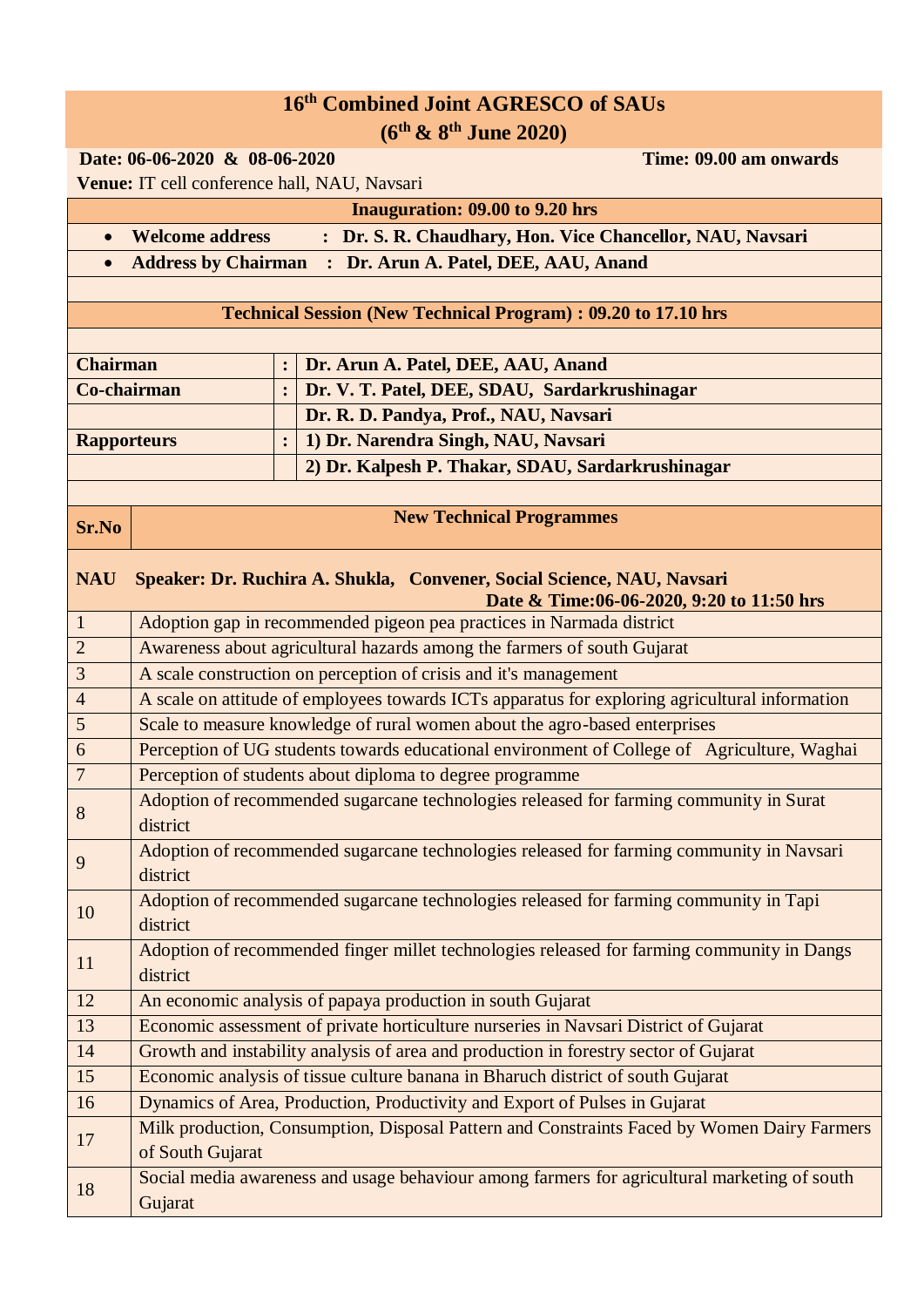| 19                 | Construction of selection indices using different economic coefficients to select optimum                                                  |  |
|--------------------|--------------------------------------------------------------------------------------------------------------------------------------------|--|
|                    | selection index in Indian bean (Lablab purpureus L. sweet)                                                                                 |  |
| 20                 | Stability of sorghum genotype through AMMI model in Gujarat                                                                                |  |
| 21                 | Estimation of Cotton Yield using Two-Phase Sampling approach                                                                               |  |
|                    | SDAU Speaker: Dr. Kalpesh P. Thakar, Convener, Social Science, SDAU, Sardarkrushinagar<br>Date & Time:06-06-2020, 11:50 to 12:30 hrs       |  |
| $\mathbf{1}$       | Utilization of Pradhan Mantri Ujjwala Yojana (PMUJ) by rural women                                                                         |  |
| $\overline{2}$     | Adoption of kitchen gardening practices by tribal farmers in Sabarkantha district                                                          |  |
| 3                  | Association of dietary practices, nutritional status and academic performance of Agriculture                                               |  |
|                    | Polytechnic, Khedbrahma students                                                                                                           |  |
| $\overline{4}$     | Adoption of Marigold cultivation practices by the farmers of North Gujarat                                                                 |  |
| 5                  | Knowledge About Fall Army Worm Among Maize Growers                                                                                         |  |
| <b>LUNCH BREAK</b> |                                                                                                                                            |  |
|                    | Date:06-06-2020, 14:00 to 15:30 hrs                                                                                                        |  |
| 6                  | Attitude of Polytechnic Students Towards Agriculture and Related Occupation                                                                |  |
| 7                  | Knowledge and Adoption of White Grub Management Technologies by Groundnut Growers in<br>North Gujarat                                      |  |
| 8                  | Buffalo healthcare management practices followed by the farmers of Banaskantha district of<br>Gujarat                                      |  |
| 9                  | Farmers' perception regarding livestock services delivered by the Banas Milk Cooperative Union                                             |  |
|                    | Assessment of the training needs on scientific dairy farming of rural dairy farm women in the                                              |  |
| 10                 | operational area KVK Tharad                                                                                                                |  |
| 11                 | Study the Knowledge and Adoption Level of DATE PALM Growers of Banaskantha and Patan<br>district                                           |  |
| 12                 | Economics of milk production in Banaskantha district                                                                                       |  |
| 13                 | An Assessment of Technological and Structural Changes in ISABGOL Cultivation in North<br>Gujarat                                           |  |
| 14                 | Identification of suitable model for prediction of area, production and productivity of cumin<br>(Cuminum cyminum) in Banaskantha district |  |
| 15                 | Prevalence and Predictors of Overweight and Obesity among School going children of Palanpur                                                |  |
|                    | city                                                                                                                                       |  |
| 16                 | Estimation of optimum plot size and shape from the uniformity trial of fennel (Foeniculumvulgare<br>$Mill.$ )                              |  |
| <b>JAU</b>         | Speaker: Dr. C. D. Lakhlani, Convener, Social Science, JAU, Junagadh<br>Date & Time:06-06-2020, 15:30 to 17:00 hrs                         |  |
|                    | Performance and determinants of Plant Varietal Protection (PVP) behavior in Indian agriculture                                             |  |
| $\mathbf{1}$       | with special reference to Gujarat                                                                                                          |  |
| $\overline{2}$     | Economics of selected Cucurbitaceae kharif vegetable crops grown in Saurashtra region of                                                   |  |
|                    | Gujarat.                                                                                                                                   |  |
| $\mathfrak{Z}$     | Financial literacy among the students of Junagadh Agricultural University                                                                  |  |
| $\overline{4}$     | Consumer preference towards organised and unorganised retailing of fruits and vegetables                                                   |  |
| 5                  | Business opportunities of exotic vegetables in Saurashtra                                                                                  |  |
| $6\,$              | Impact assessment of GJG-22 variety of groundnut and its consequences                                                                      |  |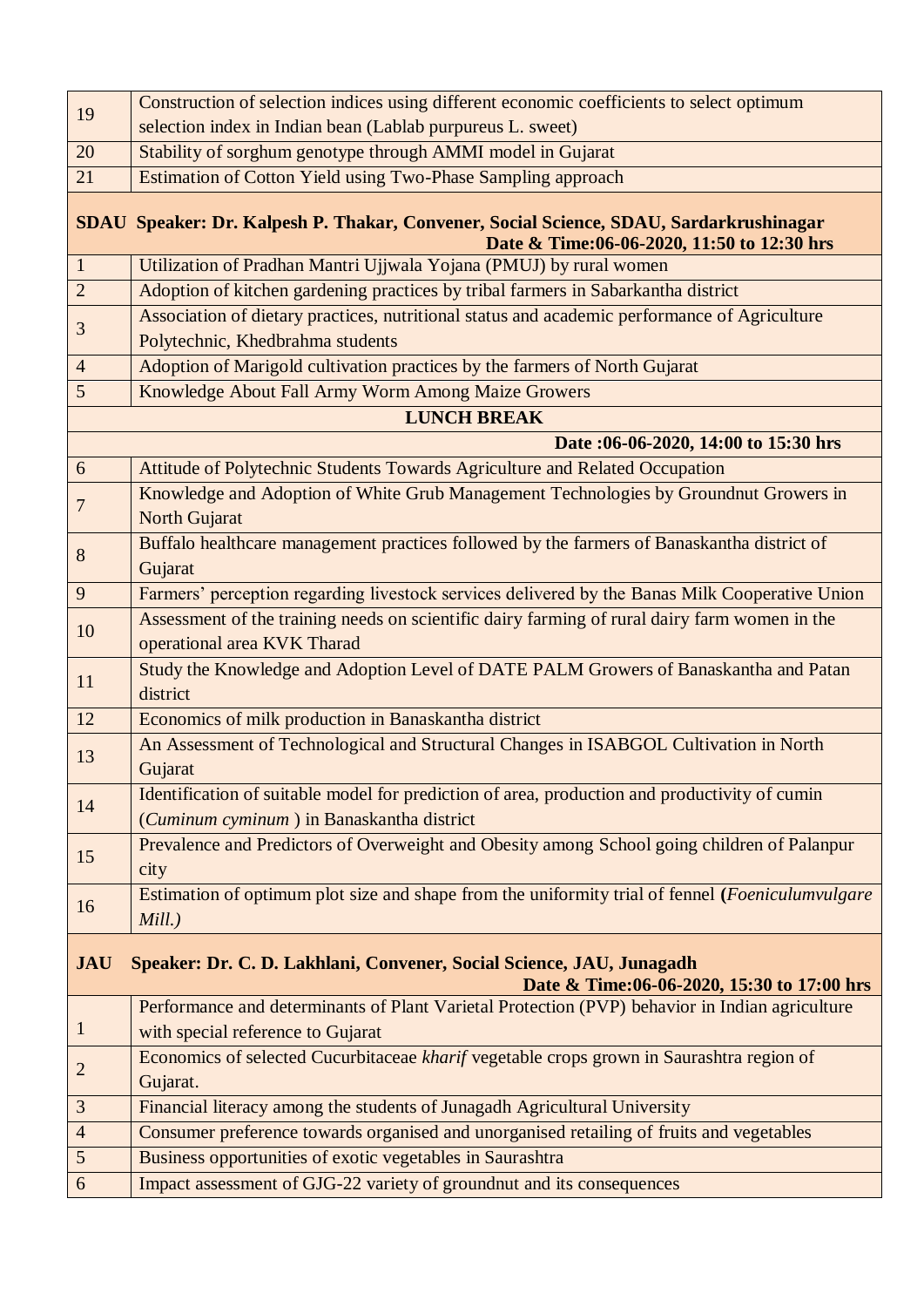| $\overline{7}$                      | Study on adoption of scientific practices by dairy farmers of Junagadh district                                                              |  |
|-------------------------------------|----------------------------------------------------------------------------------------------------------------------------------------------|--|
| $8\phantom{1}$                      | Women's empowerment and nutritional status of their children in Dhoraji Taluka                                                               |  |
| <b>AAU</b>                          | Speaker: Dr. R. S. Pundir, Convener, Social Science, AAU, Anand<br>Date:08-06-2020, 09:00 to 12:30 hrs                                       |  |
| $\mathbf{1}$                        | An economic impact evaluation of GAR -13 in Kheda district of middle Gujarat                                                                 |  |
| $\overline{2}$                      | Impact of Women Dairy Cooperative Societies on Income and Employment of Women in Anand<br><b>District of Gujarat</b>                         |  |
| $\mathfrak{Z}$                      | Growth and export potential of agricultural products in India                                                                                |  |
| $\overline{4}$                      | Economic evaluation of production and marketing of potato in Anand and Kheda district                                                        |  |
| $\sqrt{5}$                          | Impact Assessment of AAU"s new Green Gram variety, GAM-5 vis-à-vis a competing variety                                                       |  |
| 6                                   | A Study on working capital analysis of Food Processing Companies in India                                                                    |  |
| $\overline{7}$                      | Evaluation of workshop under NAHEP - CAAST, Anand Agricultural University, Anand                                                             |  |
| $\overline{8}$                      | Production and Marketing of Goat in Dahod District in Central Gujarat                                                                        |  |
| 9                                   | Awareness of Agricultural Application available on Smartphone among the participants of<br>training programme of Sardar Smruti Kendra, Anand |  |
| 10                                  | <b>Cash flow Statement Analysis of Dairy Cooperatives</b>                                                                                    |  |
| 11                                  | A study on consumer"s awareness, Perception and Acceptance of various types of functional<br>foods in selected cities of Gujarat             |  |
| 12                                  | Comparison of different statistical models to forecast the area, production and productivity of<br>major fruit crops in Gujarat              |  |
| 13                                  | Pre-harvest forecasting of paddy yield based on weather parameters using different statistical<br>methods for middle Gujarat                 |  |
| 14                                  | Development of a tool to measure the self-working confidence to be a successful poultry farmers                                              |  |
| 15                                  | To study of knowledge and attitude of women about kitchen gardening                                                                          |  |
| 16                                  | Rural area working zeal of farmers" children pursuing agriculture graduation in SAUs of Gujarat                                              |  |
| 17                                  | Veterinary practices workability of farmers" sons                                                                                            |  |
| 18                                  | Follow up study of workshop on use of mass media for transfer of technology                                                                  |  |
| 19                                  | Study on Effectiveness of training programmes conducted by EEI, Anand                                                                        |  |
| 20                                  | Retention of knowledge and adoption of trained farmers about quality seed production                                                         |  |
| 21                                  | Retention of knowledge and adoption of trained farmers about cultivation practices of medicinal<br>and aromatic plants                       |  |
| 22                                  | E-agriculture employability of students studying in B. Tech. (AIT) of AAU, Anand                                                             |  |
| 23                                  | Perception of UG students about educational environment at Jabugam campus                                                                    |  |
| 24                                  | Awareness about educational courses run by SAUs among higher secondary science stream<br>students in Chhotaudepur district of Gujarat        |  |
| 25                                  | Feeding practices adopted by buffalo owners in Anand District                                                                                |  |
| <b>LUNCH BREAK</b>                  |                                                                                                                                              |  |
| Date:08-06-2020, 14:00 to 15:30 hrs |                                                                                                                                              |  |
| 26                                  | Attitude of the farm women of Vaso taluka of Kheda district towards dairy entrepreneurship                                                   |  |
| 27                                  | Mechanization need of the farmers to minimize the drudgery problem                                                                           |  |
| 28                                  | Assessment of eating attitude among AAU students residing in hostel                                                                          |  |
| 29                                  | Knowledge level and adoption of control measures for subclinical mastitis among dairy farmers of<br>Vadodara district                        |  |